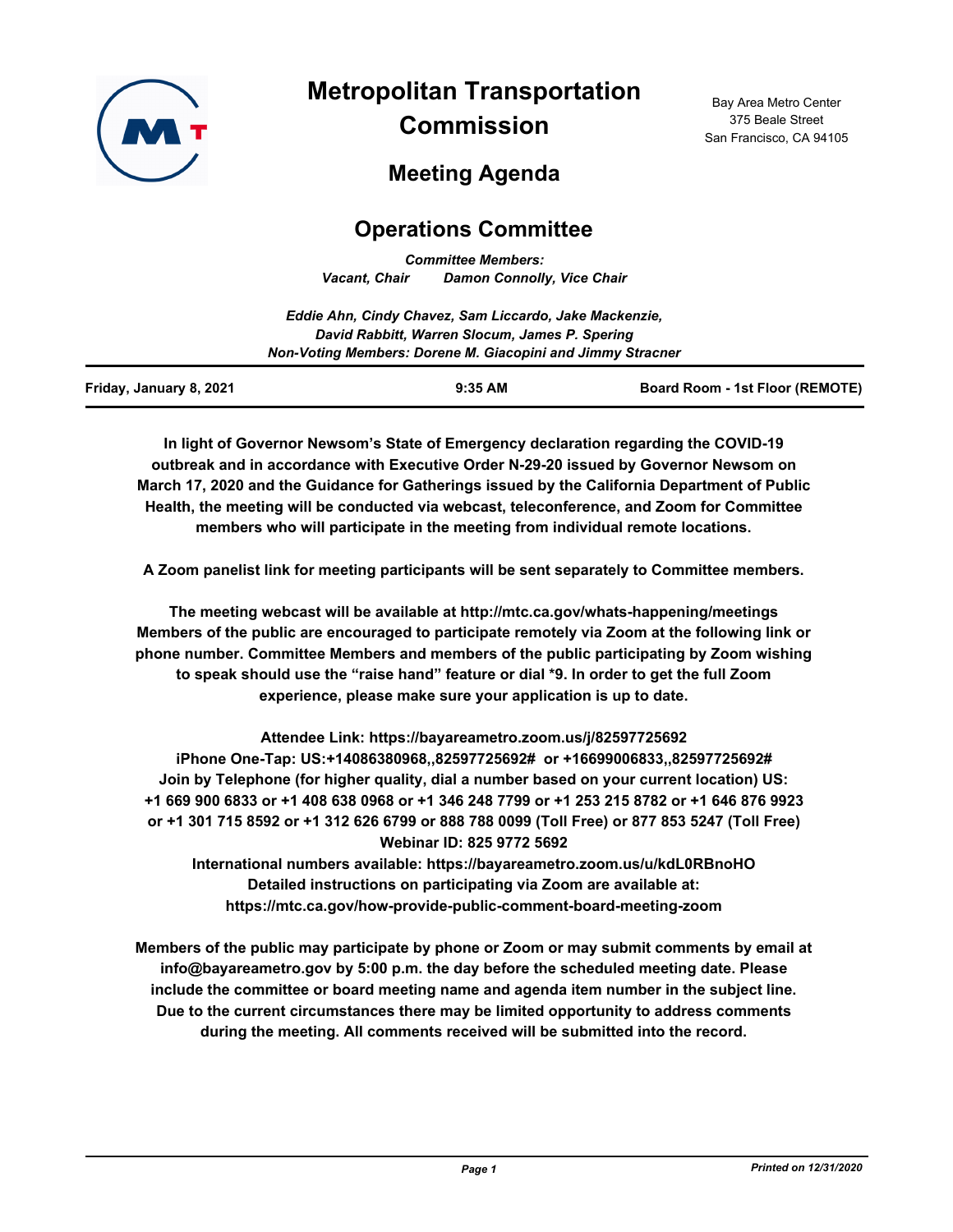#### **1. Roll Call / Confirm Quorum**

*Quorum: A quorum of this committee shall be a majority of its regular non-ex-officio voting members (5).*

#### **2. Pledge of Allegiance**

### **3. Compensation Announcement – Clerk of the Committee**

#### **4. Consent Calendar**

**4a.** [21-0055](http://mtc.legistar.com/gateway.aspx?m=l&id=/matter.aspx?key=21648) Minutes of the December 11, 2020 Meeting

Committee Approval *Action:*

*Attachments:* [4a\\_OPS Minutes\\_Dec 2020.pdf](http://mtc.legistar.com/gateway.aspx?M=F&ID=fce46d18-1047-4e6b-8a8a-3257d3331322.pdf)

#### **5. Public Comment / Other Business**

*Committee Members and members of the public participating by Zoom wishing to speak should use the "raise hand" feature or dial \*9.*

### **6. Adjournment / Next Meeting**

**The next meeting of the Operations Committee will be Friday, February 12, 2021 at 9:35 a.m. remotely and by webcast as appropriate depending on the status of any shelter in place orders. Any changes to the schedule will be duly noticed to the public.**